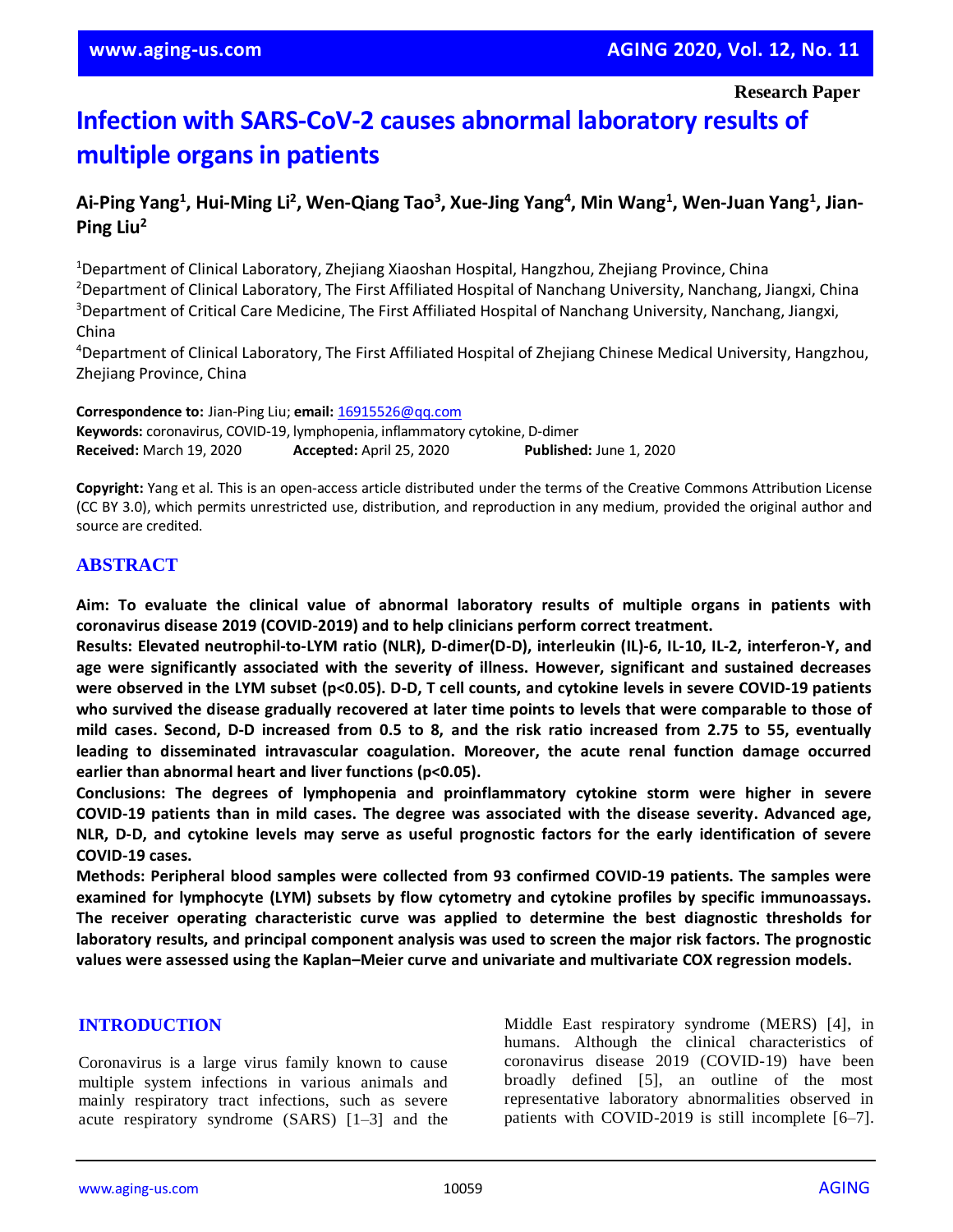Laboratory medicine plays an essential role in the early detection, diagnosis, and management of numerous diseases [8]. COVID-2019 is no exception to this rule. Nevertheless, the role of laboratory diagnostics extends beyond etiological diagnosis and epidemiologic surveillance, whereby in vitro diagnostic tests are commonly used for assessing disease severity, defining the prognosis, patient follow-ups, treatment guide, and therapeutic monitoring [9]. Diagnostics identify the defining laboratory results and clinical characteristics with high precision and unravel the risk factors associated with mortality.

Lymphopenia and inflammatory cytokine storm are typical laboratory abnormalities observed during highly pathogenic coronavirus infections, such as SARS coronavirus (SARS-CoV) and MERS coronavirus (MERS-CoV) infections; these abnormalities are believed to be associated with disease severities [10]. Severe inflammatory responses contribute to the weakening of the adaptive immune response, which results in an imbalanced immune response and COVID-19. Therefore, circulating biomarkers that can represent the status of inflammation and immunity are recognized as potential predictors for the prognosis of COVID-19 patients [11]. Recent studies have also reported decreases in the lymphocyte (LYM) counts in the peripheral blood and increases in serum inflammatory cytokine levels in COVID-19 patients [12]. However, how different LYM subsets and the kinetics of inflammatory cytokines change in the peripheral blood in COVID-19 remain unclear. In this study, the changes in LYM subsets and cytokines profiles in the peripheral blood of COVID-19 patients with distinct disease severities were longitudinally characterized.

## **RESULTS**

## **Results of white blood cell (WBC) count, LYM subset, and demographics of the study subjects**

Table 1 showed the demographics and clinical characteristics of the study subjects. The proportion of randomly selected severe cases, including critical illness, was 25.8%. The average age of those was 58 years old, as well as 42 years old of non-severe patients. The age and WBC count, NLR, LYM–monocyte (MON) ratio, platelet-to-LYM ratio, CRP, d-NLR, and D-dimer (D-D) of severe ill patients were significantly higher than those of non-severe patients  $(p<0.01)$ . By contrast, the results of CD3+, CD3+CD4+, CD3+CD8+, CD56+CD16+, and CD3-CD19+ were notably low  $(p<0.01)$ . However, no significant difference was observed in terms of gender, Fib, albumin-to-fibrin ratio, and CD4+/CD8+ (p>0.05).

## **Results of clinical characteristics of the study subjects**

All patients had no contact with wild animals. However, 27.8% (26/93) of the patients recently traveled to Wuhan, and 73.1% (68/93) of those had contact with people from Wuhan. Fever and cough were the first and most common symptoms before admission. A total of 50 (53.7%) patients in both groups had co-morbidities, including diabetes (22.5%; 21/93), hypertension (24.7%; 23/93), hepatitis B (11.8%; 11/93), abnormal liver function (13.9%; 13/93), heart disease (13.9%; 13/93), and renal dysfunction (10.7%; 10/93) (Table 2). A total of 70.8% of severe case patients and 79.7% of mild case patients had fever. Meanwhile, no significant difference was observed in the degrees of temperature  $(p=0.37)$ , fatigue  $(p=0.213)$ , cough  $(p=0.496)$ , pharyngalgia (p=0.748), dizziness (p=0.109), headache (p= $0.831$ ), chest pain (p= $0.456$ ), vomiting  $(p=0.762)$ , diarrhea  $(p=0.999)$ , heart disease  $(p=0.663)$ , and abnormal liver function  $(p=0.659)$ between the two groups (Table 2). The severe case patients showed significantly high frequencies in the occurrence of diabetes (p<0.01), hypertension (p<0.01), renal dysfunction (p<0.05), chill (p<0.05), shivering ( $p<0.05$ ), sputum production ( $p<0.01$ ), and nausea ( $p<0.01$ ) (Table 2).

## **Analysis of inflammatory cytokine levels in the serum of COVID-19 patients**

A previous study demonstrated the changes in the levels of inflammatory cytokines, such as IL-2, IL-7, IL-10, and tumor necrosis factor (TNF)- $\alpha$ , in the serum of COVID-19 patients [4]. Therefore, the changes in inflammatory cytokine levels, including IL-2 and IL-12P70, were further characterized in the serum of our patient cohort. The severe case patients showed significantly high levels of IL-2 ( $p<0.05$ ), IL-6 (p<0.01), IL-8 (p<0.05), and IL-10 (p<0.01) (Table 3). No significant difference was observed in the degrees of IL-5, IFN- $\alpha$ , IL-1 $\beta$ , IFN- $\gamma$ , IL-17, IL-4, and IL-12P70 between the two study groups (Table 3). The laboratory reference values for each cytokine are as follows: IL5  $\leq$  3.1 pg/mL, IFN- $\alpha \leq$  8.5 pg/mL, IL-2 ≤ 7.5 pg/mL, IL-6 ≤ 5.4 pg/mL, IL-1β≤ 12.4 pg/mL, IL-10  $\leq$  12.9 pg/mL, IFN- $\gamma \leq$  23.1 pg/mL, IL-8  $\leq$  5.6 pg/mL, IL-17  $\leq$  21.4 pg/mL, IL-4  $\leq$  8.56 pg/mL, and IL-12P70 ≤ 3.4 pg/mL.

## **Acute heart, liver, and kidney function damage in severe COVID-19 patients**

Among the 24 severe COVID-19 patients, only 16 cases were selected because of their complete electronic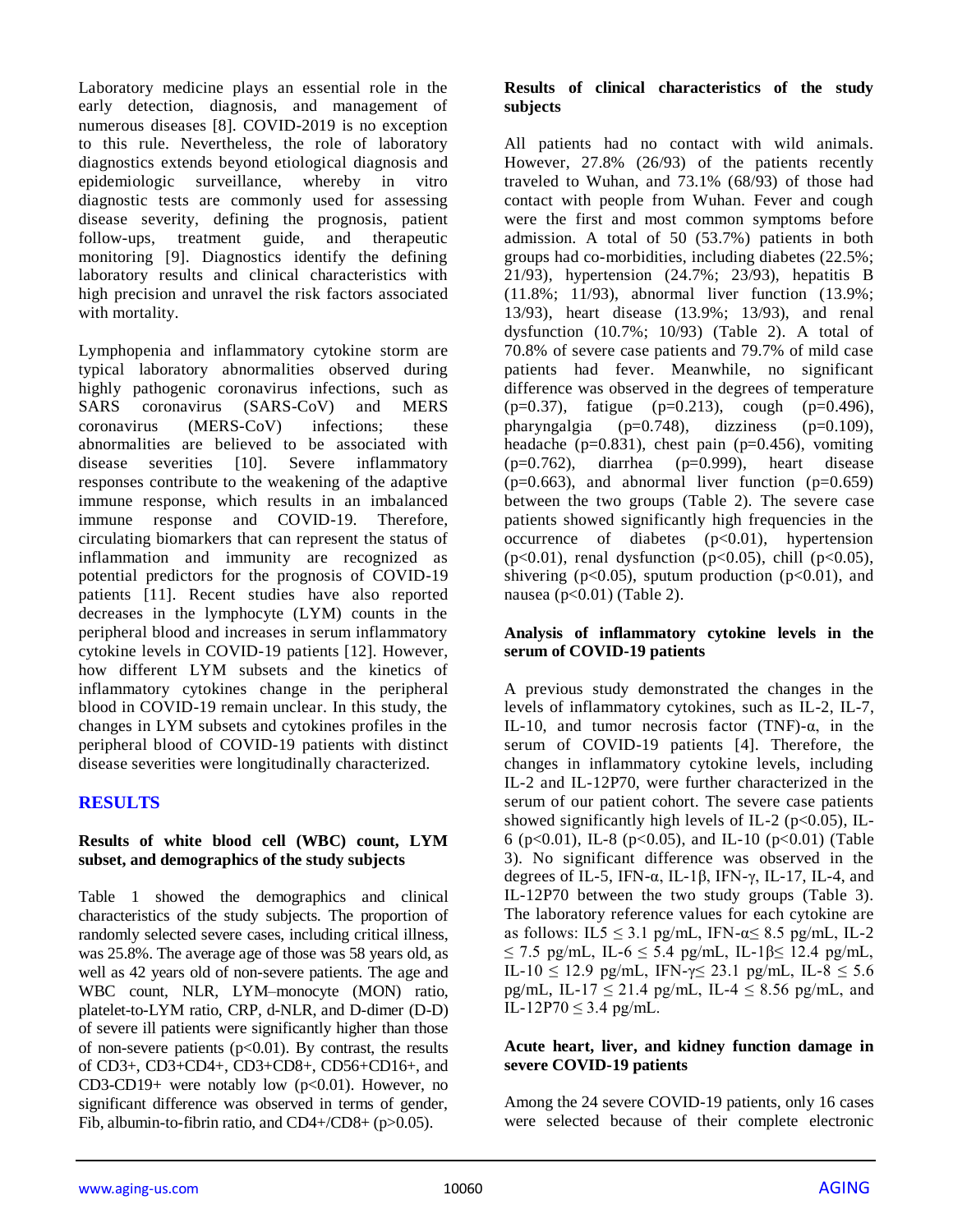| <b>Laboratory results</b> | <b>Total</b>      | non-sever $(n=69)$ | Severe (including critical illness)<br>$(n=24)$ | P-value |
|---------------------------|-------------------|--------------------|-------------------------------------------------|---------|
| $age(M \pm SD)$           | $46.4 \pm 17.6$   | $42.1 \pm 18.6$    | $57.9 \pm 11.8$                                 | < 0.05  |
| $sex \pm M/F \pm$         | 56/37             | 38/31              | 18/6                                            | 0.135   |
| $WBC(M \pm SD)$           | $6.9{\pm}3.9$     | $6.4 + 2.4$        | $9.1 + 5.6$                                     | < 0.01  |
| <b>LYM</b>                | $1.04 \pm 0.64$   | $1.17 \pm 0.63$    | $0.65 \pm 0.54$                                 | < 0.01  |
| <b>NEU</b>                | $5.38 \pm 3.6$    | $4.55 \pm 0.21$    | $7.73 \pm 5.4$                                  | < 0.01  |
| <b>MON</b>                | $0.43 \pm 0.46$   | $0.41 + 0.2$       | $0.5 \pm 0.84$                                  | < 0.05  |
| NLR(M±SD)                 | $10.8 \pm 15.6$   | $4.8 + 3.5$        | $20.7 \pm 24.1$                                 | < 0.01  |
| $d-NLR(M\pm SD)$          | $5.07 \pm 5.5$    | $3.3 \pm 1.9$      | $9.8 \pm 7.8$                                   | $<0.01$ |
| $LMR(M\pm SD)$            | $3.42{\pm}4.6$    | $4.1 \pm 6.0$      | $2.1 + 1.6$                                     | < 0.01  |
| $PLR(M \pm SD)$           | $255.8 \pm 226.1$ | 176.7±84.2         | 436.5±329.2                                     | < 0.01  |
| $CRP(M \pm SD)$           | 33.8±48.4         | $20.1 \pm 24.5$    | $53.9 \pm 60.1$                                 | < 0.01  |
| $CD3+$                    | 629.4±489.4       | 763.8±483.3        | $222.2 \pm 195.2$                               | < 0.01  |
| $CD3+CD4+$                | $370.6 \pm 264.3$ | 448.7±254.9        | $132.6 \pm 98.5$                                | < 0.01  |
| $CD3+CD8+$                | 219.8±209.3       | 264.6±217.4        | $83.9 \pm 97.2$                                 | < 0.01  |
| $CD4+/CD8+$               | $2.06 \pm 0.97$   | $2.01 \pm 0.98$    | $2.0 \pm 0.97$                                  | 0.754   |
| CD56+CD16+                | $148.7 \pm 132.3$ | $169.3 \pm 141.3$  | $85.9 \pm 76.7$                                 | < 0.01  |
| CD3-CD19+                 | $124.8 \pm 103.9$ | $141.3 \pm 111.2$  | $75.2 \pm 53.7$                                 | < 0.01  |
| D-dimer                   | $3.2 + 8.1$       | $0.54 \pm 0.42$    | $16.6 \pm 23.1$                                 | < 0.01  |
| Alb                       | $38.6 \pm 6.9$    | $41.4 \pm 5.8$     | $31.9 + 4.4$                                    | < 0.05  |
| Fib                       | $3.6 \pm 1.3$     | $3.8 + 1.2$        | $3.2 \pm 1.4$                                   | 0.179   |
| <b>AFR</b>                | $12.2 \pm 5.7$    | $12.2 \pm 5.1$     | $12.5 \pm 7.4$                                  | 0.585   |

**Table 1. Results of WBC count, lymphocyte subset and demographic in the study subjects.**

Albumin(Alb), Fibrin(Fib), Albumin-to-Fibrin (AFR), white blood count cell(WBC), neutrophil-to-lymphocyte ratio (NLR), derived neutrophil-to-lymphocyte ratio (d-NLR) (neutrophil count divided by the result of white cell count minus neutrophil count), platelet-to-lymphocyte ratio (PLR) and lymphocyte-to-monocyte ratio (LMR), C-reactive protein(CRP), lymphocyte (LYM), Neutrophils (NEU), Monocyte (MON).

medical records, subsequently, the abnormal laboratory results of multiple organs, such as kidney (creatinine and urea), liver (alanine aminotransferase and aspartate aminotransferase), and heart (High sensitivity troponin T and creatine kinase-MB), were further analyzed. The laboratory results of acute renal function injury  $(4.94 \pm 1.69)$  occurred earlier than those of liver  $(7.81 \pm 1.86)$  and heart functions  $(6.19\pm1.83)$ . One-way analysis of variance showed a statistically significant difference in laboratory results ( $p<0.01$ ) between kidney and heart ( $p=0.056$ ), kidney and liver (P<0.01), and heart and liver functions (P=0.014). However, several patients presented opposite trends. Further checking of the electronic medical record revealed that these patients were infected with hepatitis B and other common diseases, such as liver fibrosis, cyst, fatty liver, and cirrhosis (Figure 1).

#### **Prognostic factors for the identification of severe COVID-19 cases**

PCA was performed by SPSS package "factor analysis" to identify correlated variables for distinguishing severe patients from mild case patients (Figure 2). The seven most contributing variables, namely, D-D, IL-6, IL-8, and NLR with a score of more than 2. CD3+, IL-10 and age with a score of more than 1, which were selected as potential prognostic factors for further detailed statistical analysis. To assess the diagnostic value of the seven selected parameters, we calculated the ROC curve and area under the ROC curve (AUC) by SPSS package (Figure 3). The results of this analysis identified D-D with a higher AUC (0.958) than IL-6 (0.795), NLR (0.789), IL-8 (0.774), age (0.728), and IL-10 (0.717). With values of 49.5 for age, 3.3 for NLR, and 2.1 for D-D dimer, CD3+could not be used as a potential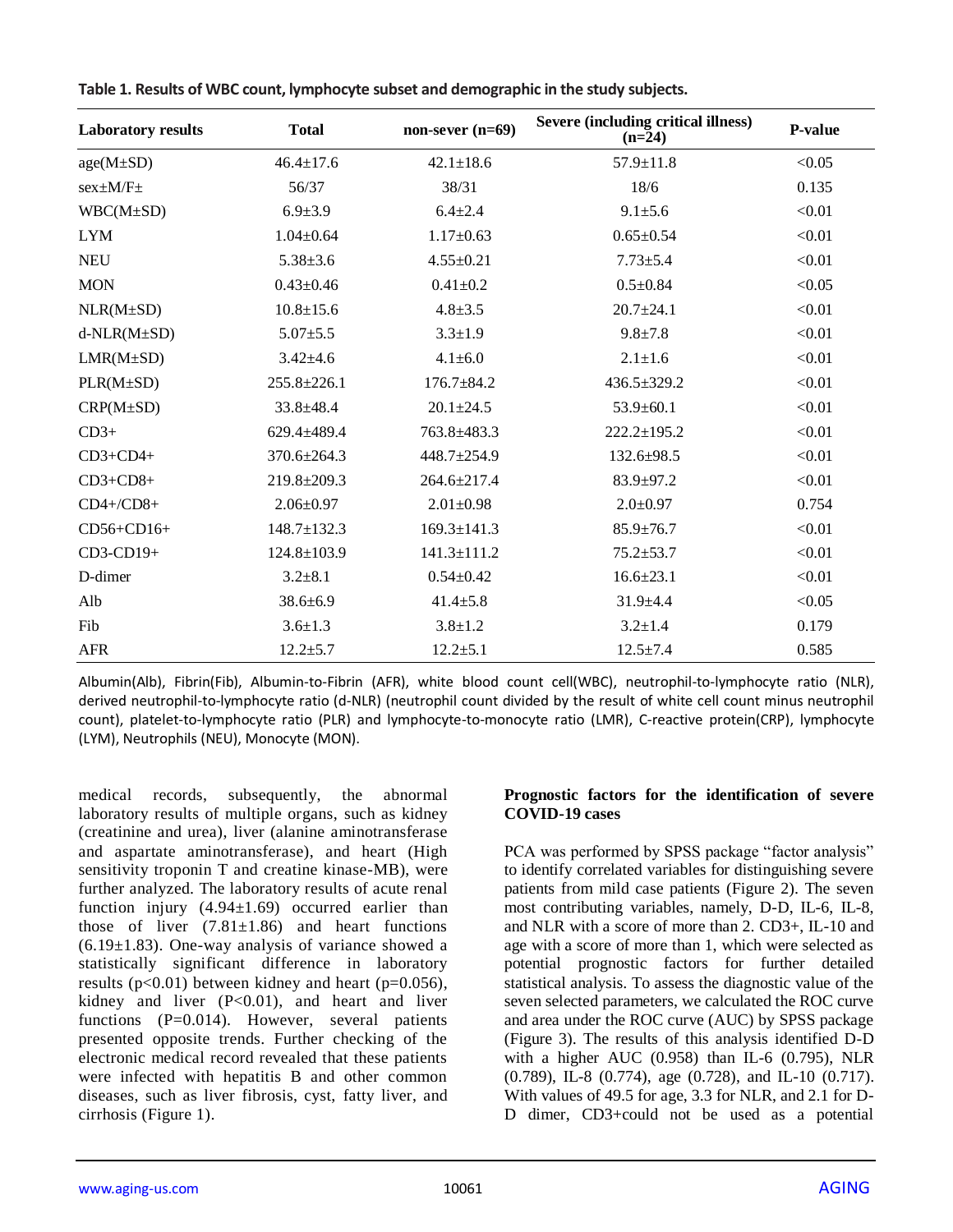| <b>Baseline variables</b>  | $Total(n=93)$ | non-sever $(n=69)$ | <b>Severe (including critical</b><br>illness $(n=24)$ | P-Value |
|----------------------------|---------------|--------------------|-------------------------------------------------------|---------|
| Wuhan exposure(%)          | 29(31.1)      | 21(30.4)           | 9(37.5)                                               | 0.524   |
| co morbidities (%)         | 50(53.7)      | 29(42.1)           | 21(87.5)                                              | < 0.01  |
| Diabetes                   | 21(22.5)      | 8(11.6)            | 13 (54.2)                                             | < 0.01  |
| Hypertension               | 23(24.7)      | 7(10.1)            | 16(66.8)                                              | < 0.01  |
| hepatitis B                | 11(11.8)      | 7(10.1)            | 4(16.7)                                               | 0.409   |
| Heart disease              | 13 (13.9)     | 4(5.8)             | 9(37.5)                                               | < 0.01  |
| Renal dysfunction          | 10(10.7)      | 2(2.9)             | 8(33.3)                                               | < 0.05  |
| Abnormal liver<br>function | 13 (13.9)     | 9(13.0)            | 4(16.7)                                               | 0.659   |
| others                     | 55.4          | 3(4.3)             | 2(8.3)                                                | 0.456   |
| Signs and symptoms         |               |                    |                                                       |         |
| Fever                      | 72 (77.4)     | 55 (79.7)          | 17(70.8)                                              | 0.37    |
| Chill                      | 22(23.6)      | 12(17.4)           | 10(41.6)                                              | < 0.05  |
| Shivering                  | 11(11.8)      | 5(7.2)             | 6(25)                                                 | < 0.05  |
| Fatigue                    | 60(64.5)      | 42(60.8)           | 18(75)                                                | 0.213   |
| Cough                      | 67(72.1)      | 51 (73.9)          | 16(66.7)                                              | 0.496   |
| Sputum production          | 44 (47.3)     | 25(36.2)           | 19(79.1)                                              | < 0.01  |
| Pharyngalgia               | 10(10.7)      | 7(10.1)            | 3(12.5)                                               | 0.748   |
| <b>Dizziness</b>           | 17(18.3)      | 10(14.5)           | 7(29.1)                                               | 0.109   |
| Headache                   | 18 (19.3)     | 13(18.8)           | 5(20.8)                                               | 0.831   |
| Chest tightness            | 28(30.1)      | 17(24.6)           | 11(45.8)                                              | 0.051   |
| Chest pain                 | 6(6.5)        | 3(4.4)             | 2(8.3)                                                | 0.456   |
| Shortness of breath        | 5(5.4)        | 2(2.9)             | 3(12.5)                                               | 0.072   |
| Nausea                     | 10(10.7)      | 4(5.8)             | 6(25)                                                 | < 0.01  |
| Diarrhoea                  | 1(1.1)        | 1(1.5)             | $\mathbf{0}$                                          | 0.999   |
| Vomiting                   | 3(4.3)        | 2(2.9)             | 1(4.2)                                                | 0.762   |

**Table 2. Baseline characteristics of patients infected with COVID-2019.**

**Table 3. Results of inflammatory cytokine levels in the serum of COVID-19 patients.**

| <b>Baseline</b><br><b>Variables</b> | Total (n=93) Mean<br>(Min-Max) | non-sever $(n=69)$  | <b>Severe (including Critical</b><br>illness) $(n=24)$ | <b>P-Value</b> |
|-------------------------------------|--------------------------------|---------------------|--------------------------------------------------------|----------------|
| $IL-5$                              | $2.39(0.2-40.3)$               | $1.99(0.2 - 10.4)$  | $2.95(0.24 - 40.3)$                                    | 0.438          |
| IFN-a                               | $2.31(0.84 - 22.5)$            | $2.03(0.96-4.83)$   | $2.69(0.84 - 22.5)$                                    | 0.617          |
| $IL-2$                              | $2.21(0.74-25.4)$              | $1.74(0.74 - 4.76)$ | $2.88(1.23 - 25.36)$                                   | < 0.05         |
| $IL-6$                              | $26.5(0-1197.7)$               | $6.91(0-109.5)$     | $54.1(0-1197.7)$                                       | < 0.01         |
| $IL-1B$                             | $14.6(0-121.5)$                | $14.1(0-49.7)$      | $15.5(0-121.5)$                                        | 0.398          |
| $IL-10$                             | $3.27(0.96-39.5)$              | $2.81(0.08-10.2)$   | $4.81(1.15-39.5)$                                      | < 0.01         |
| INF-Y                               | $6.32(0-150.9)$                | $4.46(0.08-67.1)$   | $8.96(0-150.9)$                                        | 0.218          |
| $IL-8$                              | 108.3(0-3979.2)                | $36.1(0-454.3)$     | 210.4(0.57-3979.2)                                     | < 0.05         |
| $IL-17$                             | $1.67(0.17-10.6)$              | $1.56(0.17-10.3)$   | $1.84(0.79-10.6)$                                      | 0.399          |
| IL-4                                | $1.47(0.53 - 7.14)$            | $1.51(0.53 - 7.14)$ | $1.42(0.61-3.56)$                                      | 0.804          |
| IL-12P70                            | $0.93(0-4.87)$                 | $0.85(0-4.5)$       | $1.04(0-4.87)$                                         | 0.44           |
| TNF-a                               | $19.8(0-1065)$                 | $8.29(0-54.4)$      | $35.9(0-1065)$                                         | 0.577          |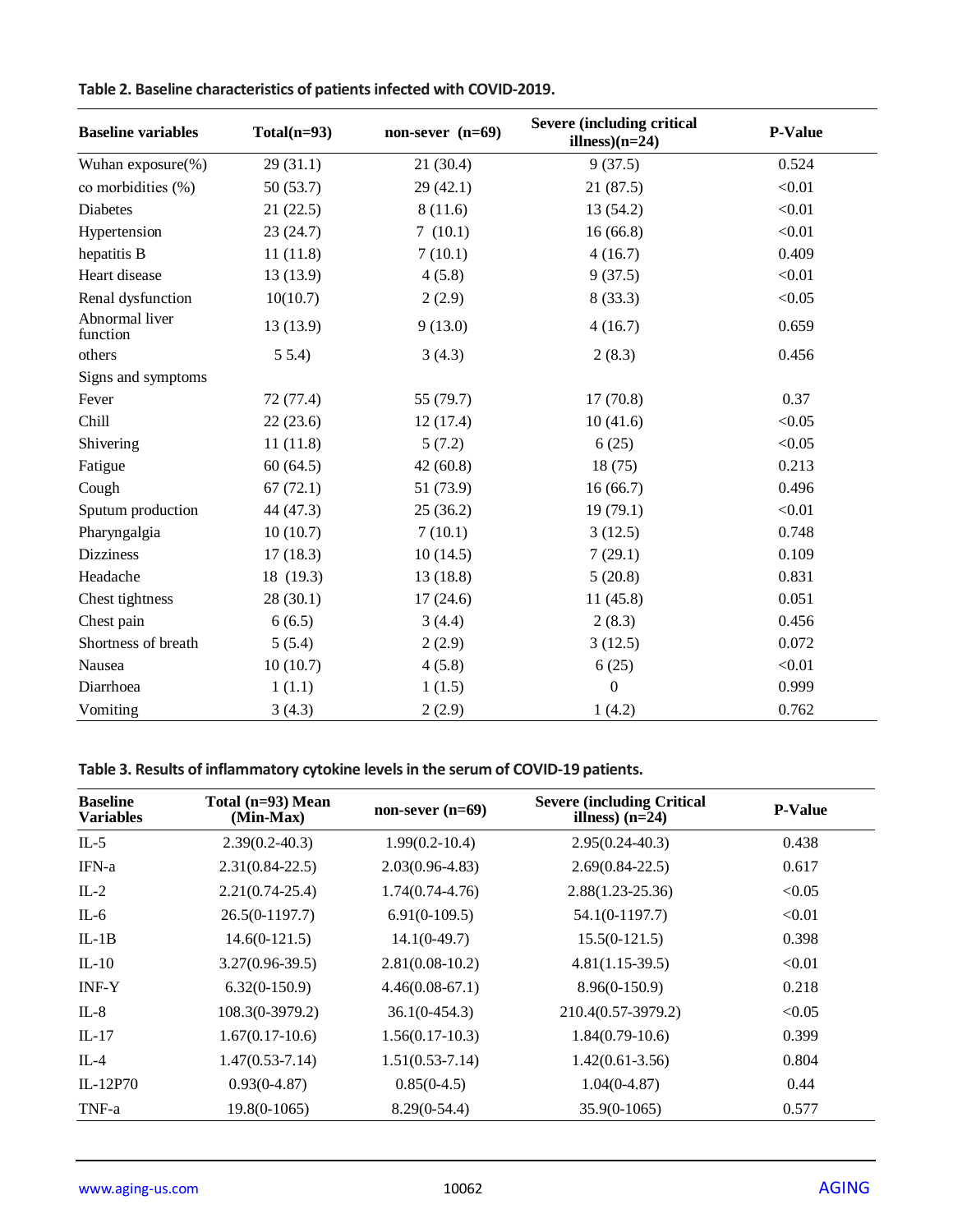diagnostic biomarker for subsequent analysis with its AUC  $< 0.50$ . Meanwhile, the results for IL-10 in severe case patients were statistically higher than those in nonsevere patients. However, the average results of both groups were within the reference range (IL-10≤12.9 pg/mL). The further univariate analysis including five factors, such as IL-6, IL-8, D-D, age, and NLR, was used to calculate the odds ratios (ORs) between the severe and non-severe case groups. The results were obtained for NLR (OR: 4.6, 95% Cl: 1.242–17.80), IL-6 (OR: 6.625, 95% Cl: 2.398–18.304), IL-8 (OR: 6.881, 95% Cl: 2.453–19.298), and age (OR: 4, 95% Cl: 1.493–10.714) with our patient cohort as predictive factors for severe COVID-19 (Table 4). D-D increased from 0.5 to 8. The risk ratio between severe and nonsevere group increased from 2.75 to 55 and eventually leading to disseminated intravascular coagulation (DIC) (y = 7.0651x - 0.4251,  $R^2$  = 0.9893).



**Figure 1. Time of abnormal laboratory results of multiple organs.** ALT and AST, urea and creatinine, CTnI and CK-MB represent acute liver, renal and heart dysfunctions, respectively. X-axis represents the case number, whereas Y-axis denotes the time of abnormal laboratory results.



**Figure 2. PCA Sreen point.**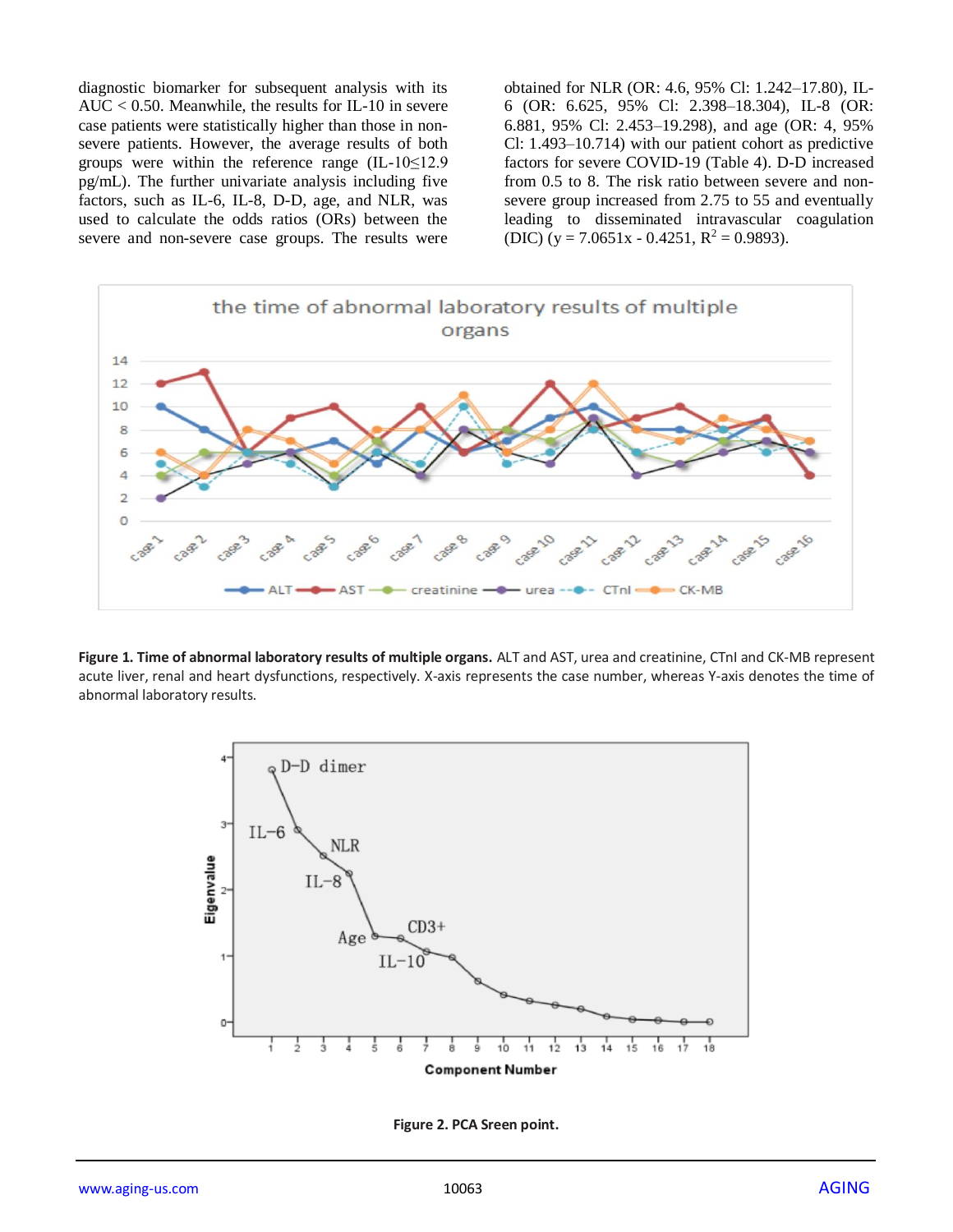#### **Kinetic analysis of WBC, NEU, LYM, MON, D-D dimer, and CRP in COVID-19 patients**

The absolute numbers of total WBCs (A), NEU (B), LYM (C), MON (D), CRP (E), and D-D (F) in the peripheral blood of mild (blue line) and severe (red line) COVID-19 patients were analyzed at different time points after hospital admission. Error bars represent mean  $\pm$  SD. From non-severe to severe cases, the time for D-D to change from lower normal limit to upper normal limit was significantly earlier than that for other biomarkers, and the change was more evident (Figure 4).

## **DISCUSSION**

Since the outbreak of 2019-nCoV pneumonia in December 2019, the median incubation period was 4–7 days, and the fatality rate was relatively low [2]. By the end date of data collection (2020-02-29), less than 80,000 cases of COVID-19 were confirmed, and 2,835 patients died (CDC, China). The number of severe cases and deaths also increased every day [13]. In this study, severe case patients were older, and the proportion of underlying diseases was higher compared with mild case patients. Fever and cough were the first and most common symptoms before admission, whereas gastrointestinal symptoms, headache, shivering, pharyngalgia, and shortness of breath were rarely observed. This paper concluded the difference in viral tropism compared with SARS-CoV, MERS-CoV, and influenza [14, 15]. Fever occurred in 43.8% of patients

upon initial presentation and developed in 83.4% after hospitalization. Among COVID-19, SARS–CoV (1%), and MERS–CoV (2%) infections, the absence of fever is most frequent in COVID-19 cases [14, 16], and the patients may be missed if the surveillance case definition focuses heavily on fever detection [3]. Significantly high frequencies of severe cases were observed in elderly patients with diabetes or hypertension (Tables 1 and 2). The clinical characteristics of these patients were similar to those reported in previous studies. [2, 3, 17]. From non-severe to severe, the time for D-D to change from lower normal limit to upper normal limit was significantly earlier than that for other biomarkers (Figure 4). Therefore, the D-D should be monitored every other day, which should also be beneficial for patients.

After the discussion of the clinical features of COVID-19, we analyzed the immunological characteristics of peripheral blood in patients with COVID-19. Firstly, the LYM counts were normal in COVID-19 patients with mild diseases [18]. By contrast, almost all patients with severe diseases had lymphopenia, and the LYM counts in patients with a mortal outcome remained at a low level [19]. This study also confirmed the higher rates of developing lymphopenia in severe case patients than in mild case patients (99.6% vs 67.2%). The development of lymphopenia in severe case patients was mainly related to the significantly decreased absolute counts of T cells, including CD4+ and CD8+T cells, similar to the absolute counts of B cells and natural killer cells but not



#### **ROC Curve**

**Figure 3. Receiver operating curve analysis used to identify patients with severe or non-severe cases of COVID-2019.**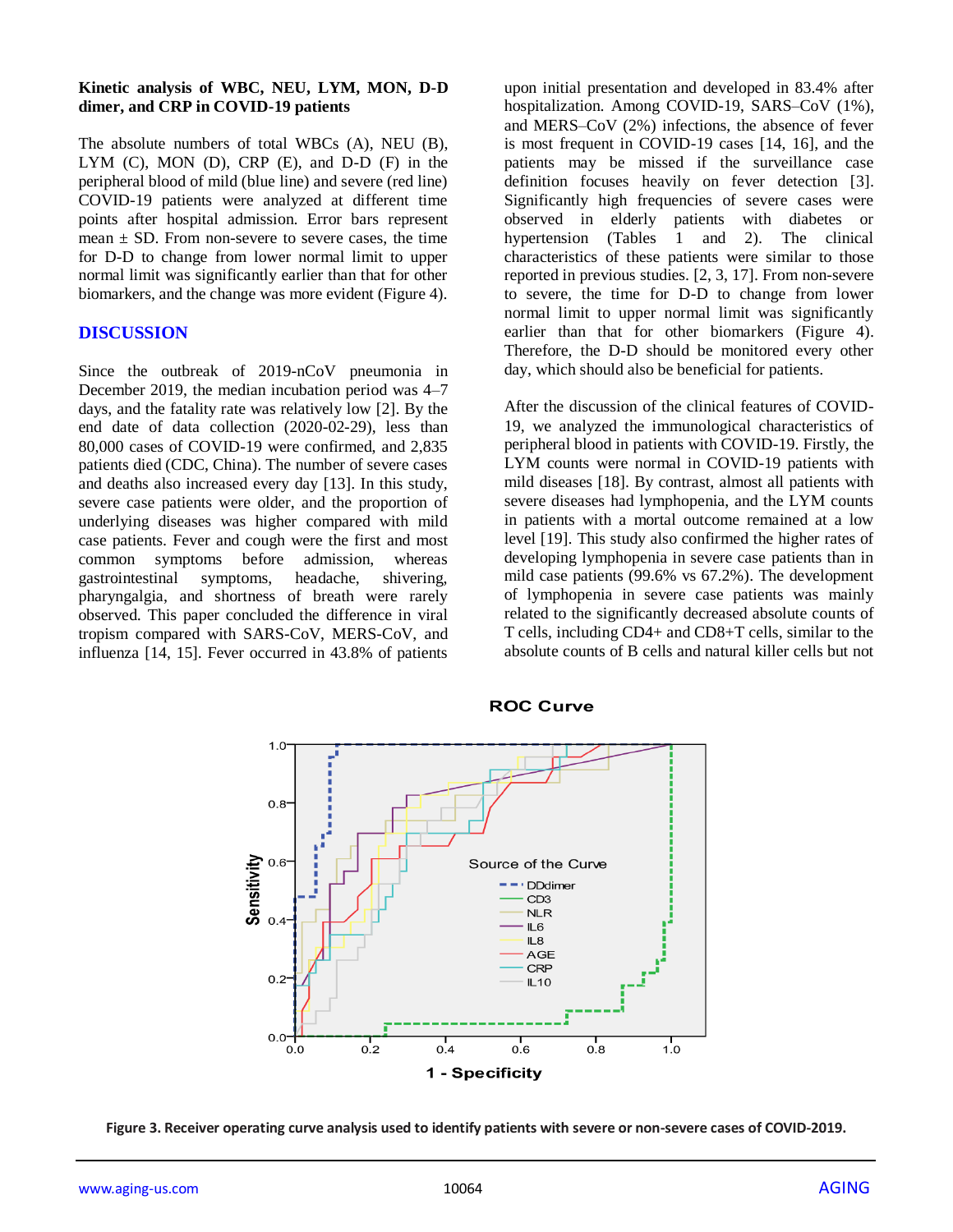|            | ОR    | 95%CI        |             | ОR    | 95%CI        |
|------------|-------|--------------|-------------|-------|--------------|
| $IL-6$     | 6.625 | 2.398-18.304 | $D-D > 0.5$ | 2.75  | 1.999-3.784  |
| $IL-8$     | 6.881 | 2.453-19.298 | $D-D>1$     | 3.733 | 2.241-5.756  |
| AGE        | 4     | 1.493-10.714 | $D-D > 2$   | 16.5  | 6.832-42.656 |
| $D-D$      | 16.5  | 6.382-42.656 | $D-D > 4$   | 29.4  | 7.148-120.9  |
| <b>NLR</b> | 4.6   | 1.242-17.08  | $D-D > 8$   | 55    | 6.523-463.7  |

**Table 4. The OR in each of the NLR, IL-6, IL-8, age, D-D dimer and double D-D dimer.**

to the proportion of LYMs. Interestingly, the ratio of CD4+ to CD8+ was mostly normal. This result is opposite that for acquired immunodeficiency syndrome. In addition, the immunoglobulin levels were normal, which may be explained by the acute infection caused by COVID-19 and half-life of immunoglobulin [20]. The number of T cells increased three to five days earlier than the relief of clinical symptoms. Thus, this course is associated with favorable outcomes among severe COVID-19 patients.



**Figure 4. Dynamic results of WBC, NEU, LYM, MON, CRP, D-D dimer from non-severe to severe.**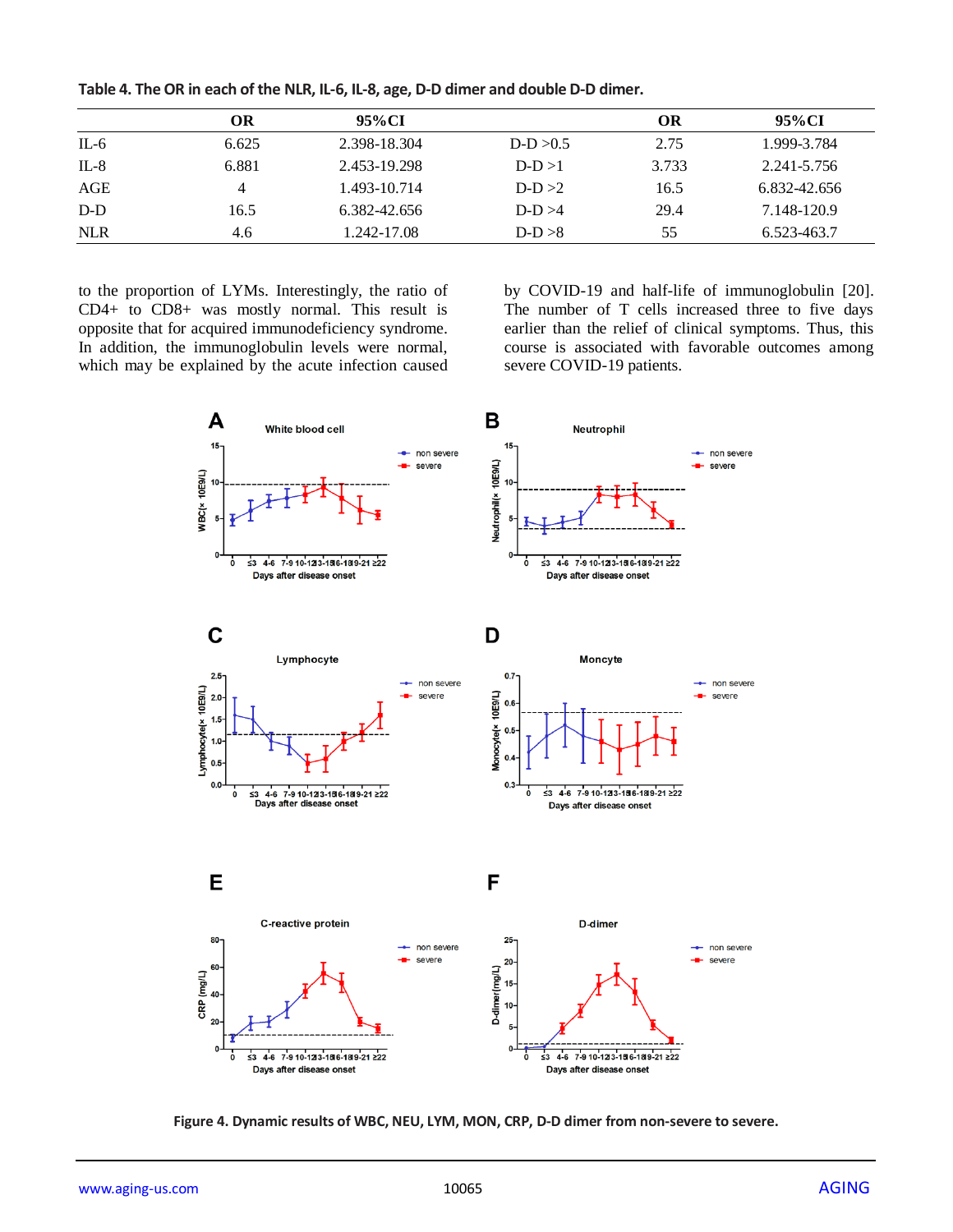Elevated levels of proinflammatory cytokines, such as IFN, TNF-α, IL-6, and IL-8, are associated with severe lung injury and adverse outcome of SARS-CoV or MERS-CoV infection [20, 21]. Our results also demonstrated that severe COVID-19 patients had higher concentrations of IL-6, IL-8, IL-2,TNF-α, and IFN-γ in the serum than mild case patients, which suggested that the magnitude of cytokine storm was associated with the disease severity. The results indicated that COVID-19 may act on immune cells, especially T LYMs. T LYM damage is an important factor that causes patient deterioration. Additionally, T cells are important for dampening overactive innate immune responses during viral infection [22, 23]. Thus, the loss of T cells during COVID-19 may result in aggravated inflammatory responses, whereas restoration of T cell numbers may alleviate them. The courses of restoration of T cell numbers are associated with the decreases in serum IL-6, IL-10, IL-2, IL-4, TNF-α, and IFN-levels [24]. Therefore, the steady raise in the number of immune cells and the sustained decline in the levels of inflammatory factors are important laboratory manifestations for the clinical improvement of severe patients with COVID-19.

The decreased levels of immune cells and the increased number of inflammatory cells are important manifestations of COVID-19 infection. In the present study, the results supported the hypothesis which indicated that D-D dimer and elevated NLR are independent prognostic biomarkers affecting pneumonia progression in COVID-19 patients [25]. In addition, the integration of elevated NLR to prognostic nomograms may lead to improved prediction. The findings were consistent with those of previous studies on the relationship between NLR and prognosis of other infectious diseases [26]. The following reasons may account for the findings. On the one hand, NEU is a major component of leukocyte population that activates and migrates from the venous system to the immune organ or system. In addition, NEUs interact with distinct cell populations and produce numerous cytokines and effector molecules, such as circulating vascular endothelial growth factor. Furthermore, NEUs can be triggered by virus-related inflammatory factors, such as IL-6, IL-8, TNF- $\alpha$ , and granulocyte colony stimulating factor, and interferon gamma factors, which are produced by LYM and endothelial cells [27]. On the other hand, the increase in D-D is common in secondary hyperfibrinolysis conditions, such as hypercoagulable state, DIC, sepsis, and kidney disease [23, 28]. Hypercoagulable state blocks immune cell migration to infected organs and is incompatible with the novel coronavirus. Findings showed that the blocking factor is important given the doubled increase of D-D and the seven-fold increased risk ratio. Thus, infection-triggered inflammation increases NLR. Elevated NLR promotes

COVID-19. The clinical symptoms become increasingly severe, and the progress from admission to intensive care unit, cure and discharge, or mechanical ventilation occurs rapidly. Thus, early identification of risk factors for severe COVID-19 patients may facilitate appropriate supportive care and prompt access to the intensive care unit if necessary.

In this study, the laboratory findings of acute renal function injury  $(4.94\pm1.69)$  appeared earlier than abnormal liver  $(7.81 \pm 1.86)$  and heart functions  $(6.19±1.83)$ . However, several patients presented the opposite results. Further checking of electronic medical records revealed that these patients had hepatitis B infection and other common diseases, such as liver fibrosis, cyst, fatty liver, and cirrhosis. The causes are still unclear. Except for acute respiratory distress syndrome in patients caused by COVID-19, acute renal dysfunction may occur earlier than other organ dysfunctions, such as those of the liver and heart; these organs need to be monitored by clinicians. Hepatitis B infection is common in China [3, 29]; excluding this factor, whether we can arrive at the same conclusion remains to be further studied. Finally, PCA was performed to identify correlated variables for distinguishing severe and mild case patients (Figure 2). Five of the most contributing variables, namely, D-D dimer, IL-6, IL-8, age, and NLR, were selected as potential prognostic factors for further detailed statistical analysis. The optimal threshold of 3.3 for NLR indicated the superior prognostic possibility of clinical symptoms to change from light to heavy. D-D dimer had the highest sensitivity and specificity and the largest AUC.

Several notable limitations have been observed in this paper. First, the data were obtained from a single clinical research center. Second, the experimental data were limited to Han population of China. Furthermore, the conclusions of this study may differ from those of other scholars at home and abroad and must be further improved in clinical cases. Finally, accurate clinical data were lacking for the small number of patients with mild illness because of time constraints.

In conclusion, the study revealed that LYM subsets and cytokine profiles in the peripheral blood of COVID-19 patients were longitudinally characterized. D-D dimer increased from 0.5 to 8, and the risk ratio increased from 2.75 to 55, eventually leading to DIC. Acute renal function damage occurred earlier than the abnormal heart and liver functions. Finally, the kinetics features of immune parameters associated with the disease severity were determined, and D-D dimer and NLR were identified as the most useful prognostic factors for predicting severe COVID-19 cases.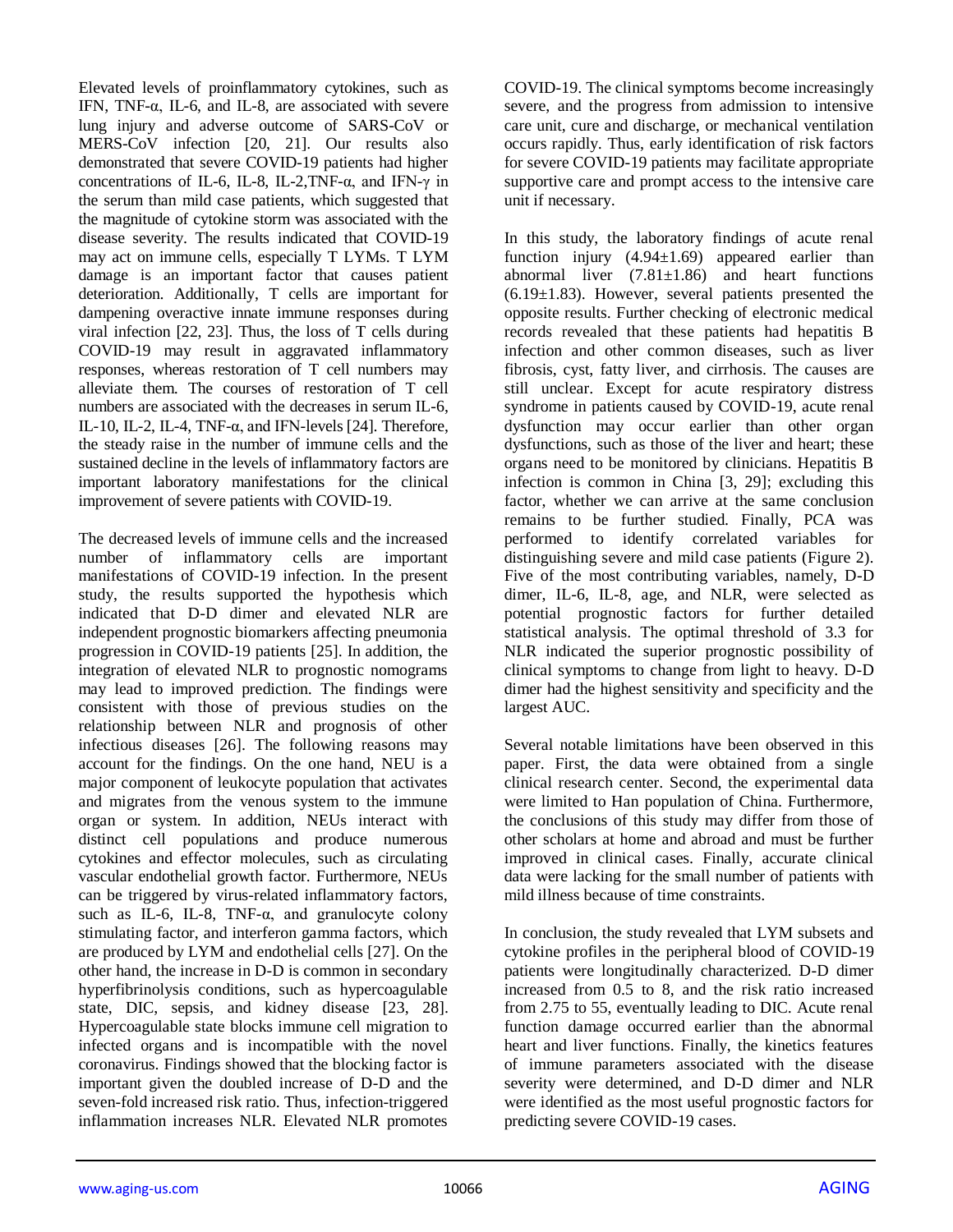## **MATERIALS AND METHODS**

#### **Patients**

We performed a retrospective study on the clinical characteristics, epidemiological, demographic, laboratory data, and outcome data of laboratoryconfirmed cases with 2019-nCoV. Cases were diagnosed based on the WHO interim guidance [5]; non-severe patients met all the following conditions: (1) epidemiological history, (2) fever or other respiratory symptoms, (3) typical computed tomography image of abnormities of viral pneumonia, and (4) positive result in reverse transcription polymerase chain reaction (RT-PCR) for SARS-CoV-2 RNA. Severe patients additionally met at least one of the following conditions: (1) shortness of breath,  $RR \geq 30$  times/min, (2) oxygen saturation (resting state)  $\leq$  93%, (3) PaO<sub>2</sub>/FiO<sub>2</sub>  $\leq$  300 mmHg. Infections with other respiratory viruses, including influenza A virus, influenza B virus, respiratory syncytial virus and parainfluenza virus were excluded by serological test. Informed consent was waived in light of the anonymous, retrospective, and observational character of this study

#### **Clinical characteristics and laboratory data**

The epidemiological characteristics (including recent exposure history), clinical symptoms and signs, and laboratory findings were extracted from electronic medical records. Laboratory assessments consisted of complete blood count, blood chemistry, coagulation test, liver and renal function, C-reactive protein (CRP), LYM subsets, and cytokines. The severity of COVID-19 was defined in accordance with the international guidelines for community-acquired pneumonia. The LYM test kit (FC 500 MCL, BECKMAN, USA) was used for LYM subset analysis (CD3+, CD3+CD4+, CD3+CD8+, CD16+CD56+, and CD3-CD19+). Plasma cytokines (interleukin (IL)-5, interferon (IFN)-α, IL-2, IL-6, IL-1β, IL-10, IFN-γ, IL-8, IL-17, IL-4, and IL-12P70) were detected with human Th1/2 cytokine kit II (ACEA NovoCyte, Guangzhou, China). All tests were performed in accordance with the product manual.

#### **Statistical analysis**

Continuous variables were expressed as means and standard deviations or medians and interquartile ranges as appropriate. Categorical variables were summarized as the counts and percentages in each category. Wilcoxon ranksum tests were applied to continuous variables. Chi-square tests and Fisher's exact tests were used for categorical variables as appropriate. Optimal cutoff values of the continuous neutrophil (NEU)-to-LYM ratio (NLR), Age, D-D, IL-2, IL-6, IL-8, and CRP were calculated by

applying the receiver operating curve analysis (ROC). Hazard risk and 95 % confidence interval were used as common measures to assess relative risk. Principal component analysis (PCA) was performed to identify the major contributing factors among clinical parameters to distinguish mild and severe cases of COVID-19 patients. P<0.05 was recognized as statistically significant. All statistical calculations were performed using SPSS 17.0 software (SPSS Inc, Chicago, USA).

## **AUTHOR CONTRIBUTIONS**

Jian-ping Liu: Designed the study. Min Wang: Data curation. Ai-ping Yang: Methodology, software, writing - original draft preparation. Hui-ming Li: Collected the samples, detected serum marker levels. Wen-qiang Tao: Writing-reviewing. Xue-jing Yang and Wen-juan Yang: Editing. All authors read and approved the final manuscript.

## **ACKNOWLEDGMENTS**

We thank all the doctors, nurses, disease control workers, and researchers who have fought bravely and ceaseless against the virus on the frontline during the COVID-19 epidemic, some of whom lost their lives in doing so.

## **CONFLICTS OF INTEREST**

The authors declared that they have no conflicts of interest.

## **FUNDING**

This work is supported by Hangzhou Science and Technology Bureau(20181228Y86).

## **REFERENCES**

- 1. Li Q, Guan X, Wu P, Wang X, Zhou L, Tong Y, Ren R, Leung KSM, Lau EHY, Wong JY, Xing X, Xiang N, Wu Y, et al. Early transmission dynamics in Wuhan, China, of novel coronavirus-infected pneumonia. N Engl J Med. 2020; 382:1199–1207. <https://doi.org/10.1056/NEJMoa2001316> PMI[D:31995857](https://www.ncbi.nlm.nih.gov/pubmed/31995857)
- 2. Lu H, Stratton CW, Tang YW. Outbreak of pneumonia of unknown etiology in Wuhan, China: The mystery and the miracle. J Med Virol. 2020; 92:401–02. <https://doi.org/10.1002/jmv.25678> PMI[D:31950516](https://www.ncbi.nlm.nih.gov/pubmed/31950516)
- 3. Hui DS, Azhar EI, Madani TA, Ntoumi F, Kock R, Dar O, Ippolito G, Mchugh TD, Memish ZA, Drosten C, Zumla A, Petersen E. The continuing 2019-nCoV epidemic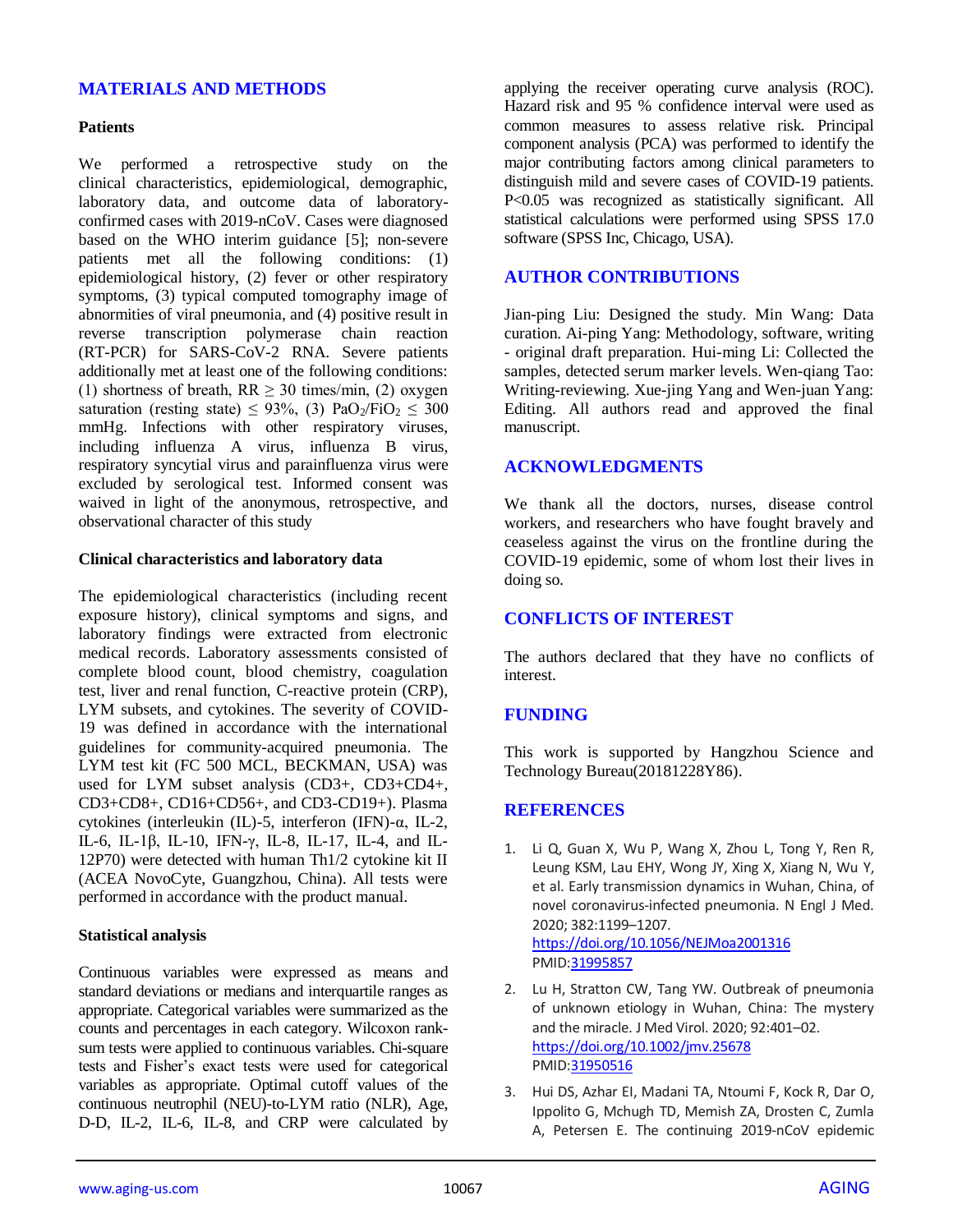threat of novel coronaviruses to global health - The latest 2019 novel coronavirus outbreak in Wuhan, China. Int J Infect Dis. 2020; 91:264–66. <https://doi.org/10.1016/j.ijid.2020.01.009> PMID[:31953166](https://www.ncbi.nlm.nih.gov/pubmed/31953166)

- 4. Huang C, Wang Y, Li X, Ren L, Zhao J, Hu Y, Zhang L, Fan G, Xu J, Gu X, Cheng Z, Yu T, Xia J, et al. Clinical features of patients infected with 2019 novel coronavirus in Wuhan, China. Lancet. 2020; 395:497–506. [https://doi.org/10.1016/S0140-6736\(20\)30183-5](https://doi.org/10.1016/S0140-6736(20)30183-5) PMID[:31986264](https://www.ncbi.nlm.nih.gov/pubmed/31986264)
- 5. WHO. Clinical management of severe acute respiratory infection when novel coronavirus (2019-nCoV) infection is suspected: interim guidance. Jan 11, 2020. <https://apps.who.int/iris/handle/10665/330854>
- 6. WHO. Clinical management of severe acute respiratory infection when novel coronavirus (2019-nCoV) infection is suspected: interim guidance, Jan 20, 2020. <https://apps.who.int/iris/handle/10665/330893>
- 7. Yin Y, Wunderink RG. MERS, SARS and other coronaviruses as causes of pneumonia. Respirology. 2018; 23:130–37. <https://doi.org/10.1111/resp.13196> PMID[:29052924](https://www.ncbi.nlm.nih.gov/pubmed/29052924)
- 8. Chan JF, Yuan S, Kok KH, To KK, Chu H, Yang J, Xing F, Liu J, Yip CC, Poon RW, Tsoi HW, Lo SK, Chan KH, et al. A familial cluster of pneumonia associated with the 2019 novel coronavirus indicating person-to-person transmission: a study of a family cluster. Lancet. 2020; 395:514–23.

[https://doi.org/10.1016/S0140-6736\(20\)30154-9](https://doi.org/10.1016/S0140-6736(20)30154-9) PMID[:31986261](https://www.ncbi.nlm.nih.gov/pubmed/31986261)

- 9. Wang D, Hu B, Hu C, Zhu F, Liu X, Zhang J, Wang B, Xiang H, Cheng Z, Xiong Y, Zhao Y, Li Y, Wang X, Peng Z. Clinical characteristics of 138 hospitalized patients with 2019 novel coronavirus-infected pneumonia in Wuhan, China. JAMA. 2020. [Epub ahead of print]. JAMA
- . 2020 Feb 7;323(11):1061-1069 <https://doi.org/10.1001/jama.2020.1585> PMID[:32031570](https://www.ncbi.nlm.nih.gov/pubmed/32031570)
- 10. Chen N, Zhou M, Dong X, Qu J, Gong F, Han Y, Qiu Y, Wang J, Liu Y, Wei Y, Xia J, Yu T, Zhang X, Zhang L. Epidemiological and clinical characteristics of 99 cases of 2019 novel coronavirus pneumonia in Wuhan, China: a descriptive study. Lancet. 2020; 395:507–13. [https://doi.org/10.1016/S0140-6736\(20\)30211-7](https://doi.org/10.1016/S0140-6736(20)30211-7) PMID[:32007143](https://www.ncbi.nlm.nih.gov/pubmed/32007143)
- 11. Chang D, Lin M, Wei L, Xie L, Zhu G, Dela Cruz CS, Sharma L. Epidemiologic and clinical characteristics of novel coronavirus infections involving 13 patients outside Wuhan, China. JAMA. 2020; 323:1092-1093. <https://doi.org/10.1001/jama.2020.1623> PMID[:32031568](https://www.ncbi.nlm.nih.gov/pubmed/32031568)

12. Liu J, Zheng X, Tong Q, Li W, Wang B, Sutter K, Trilling M, Lu M, Dittmer U, Yang D. Overlapping and discrete aspects of the pathology and pathogenesis of the emerging human pathogenic coronaviruses SARS-CoV, MERS-CoV, and 2019-nCoV. J Med Virol. 2020; 92:491–94.

<https://doi.org/10.1002/jmv.25709> PMI[D:32056249](https://www.ncbi.nlm.nih.gov/pubmed/32056249)

13. Zhu N, Zhang D, Wang W, Li X, Yang B, Song J, Zhao X, Huang B, Shi W, Lu R, Niu P, Zhan F, Ma X, et al, and China Novel Coronavirus Investigating and Research Team. A novel coronavirus from patients with pneumonia in China, 2019. N Engl J Med. 2020; 382:727–33.

<https://doi.org/10.1056/NEJMoa2001017> PMI[D:31978945](https://www.ncbi.nlm.nih.gov/pubmed/31978945)

- 14. Xiang N, Havers F, Chen T, Song Y, Tu W, Li L, Cao Y, Liu B, Zhou L, Meng L, Hong Z, Wang R, Niu Y, et al. Use of national pneumonia surveillance to describe influenza A(H7N9) virus epidemiology, China, 2004-2013. Emerg Infect Dis. 2013; 19:1784–90. <https://doi.org/10.3201/eid1911.130865> PMI[D:24206646](https://www.ncbi.nlm.nih.gov/pubmed/24206646)
- 15. Ying HQ, Deng QW, He BS, Pan YQ, Wang F, Sun HL, Chen J, Liu X, Wang SK. The prognostic value of preoperative NLR, d-NLR, PLR and LMR for predicting clinical outcome in surgical colorectal cancer patients. Med Oncol. 2014; 31:305. <https://doi.org/10.1007/s12032-014-0305-0> PMI[D:25355641](https://www.ncbi.nlm.nih.gov/pubmed/25355641)
- 16. Wang FS, Zhang C. What to do next to control the 2019-nCoV epidemic? Lancet. 2020; 395:391–93. [https://doi.org/10.1016/S0140-6736\(20\)30300-7](https://doi.org/10.1016/S0140-6736%2820%2930300-7) PMI[D:32035533](https://www.ncbi.nlm.nih.gov/pubmed/32035533)
- 17. Song HD, Tu CC, Zhang GW, Wang SY, Zheng K, Lei LC, Chen QX, Gao YW, Zhou HQ, Xiang H, Zheng HJ, Chern SW, Cheng F, et al. Cross-host evolution of severe acute respiratory syndrome coronavirus in palm civet and human. Proc Natl Acad Sci USA. 2005; 102:2430–35.

<https://doi.org/10.1073/pnas.0409608102> PMI[D:15695582](https://www.ncbi.nlm.nih.gov/pubmed/15695582)

18. Haagmans BL, Al Dhahiry SH, Reusken CB, Raj VS, Galiano M, Myers R, Godeke GJ, Jonges M, Farag E, Diab A, Ghobashy H, Alhajri F, Al-Thani M, et al. Middle East respiratory syndrome coronavirus in dromedary camels: an outbreak investigation. Lancet Infect Dis. 2014; 14:140–45.

[https://doi.org/10.1016/S1473-3099\(13\)70690-X](https://doi.org/10.1016/S1473-3099%2813%2970690-X) PMI[D:24355866](https://www.ncbi.nlm.nih.gov/pubmed/24355866)

19. Tao Y, Shi M, Chommanard C, Queen K, Zhang J, Markotter W, Kuzmin IV, Holmes EC, Tong S. Surveillance of bat coronaviruses in Kenya identifies relatives of human coronaviruses NL63 and 229E and